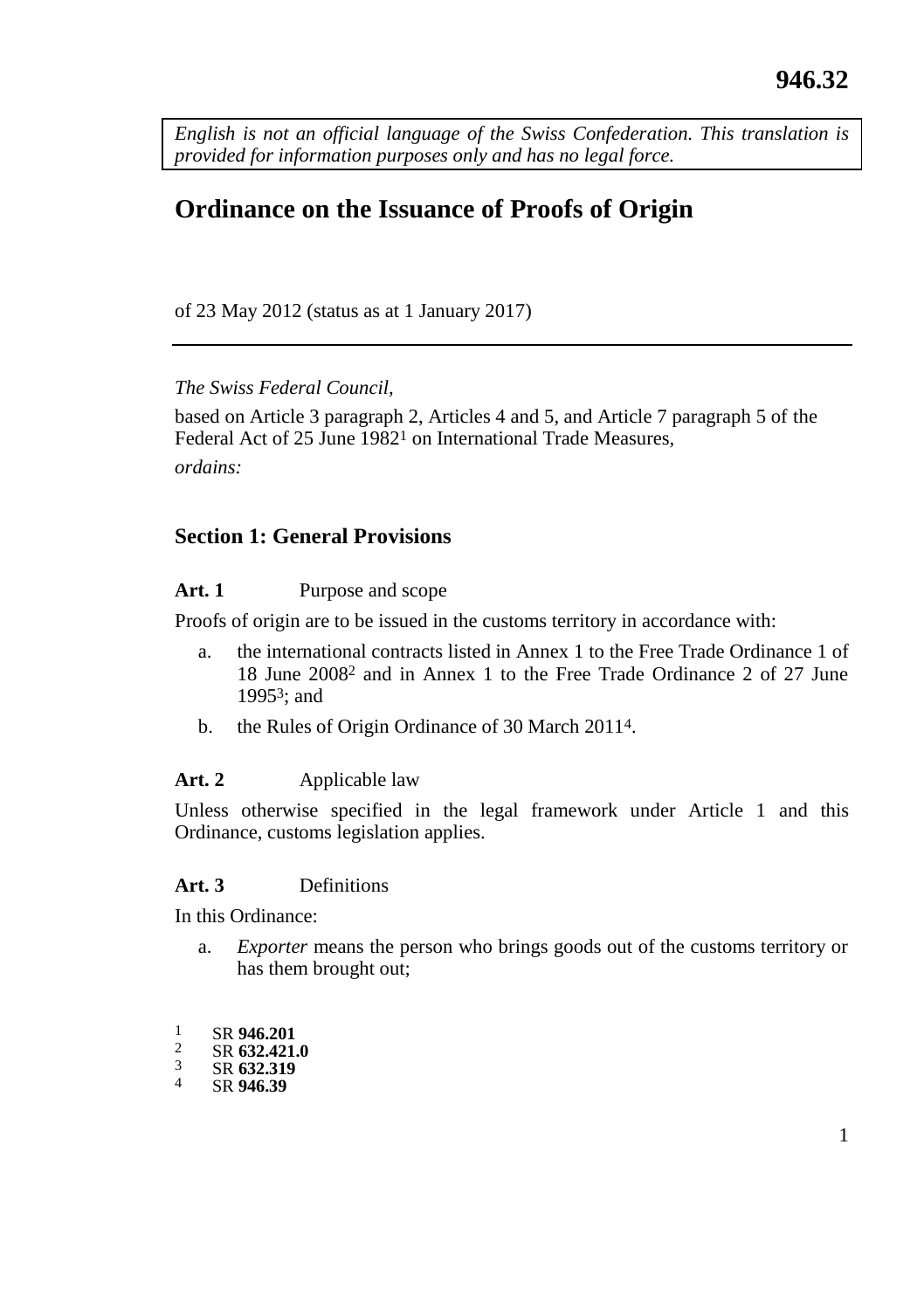- b. *Approved exporter* means an exporter authorised to issue proofs of origin as set out in Article 1 in the simplified procedure (Art. 12-18):
- c.5 *Registered exporter* means an exporter entitled to issue proofs of origin as described in the Rules of Origin Ordinance of 30 March 20116 (ROO) according to the procedural rules of Section 3*a* (Art. 18*a*-18*f*).

#### **Art. 4** Proofs of origin

In this Ordinance, proofs of origin are:

- a. Movement certificates EUR.1 and EUR-MED that are applied for by exporters or their representatives and are issued by the customs office;
- b. Replacement certificates of origin Form  $A<sup>7</sup>$  that are applied for by exporters or their representatives and are issued by the customs office;
- c.8 Origin declarations and origin declarations EUR-MED completed by the exporter or, insofar as provided for, by a representative of the exporter in accordance with the legal framework under Article 1 letter a;
- d. Declarations in accordance with Article 16 paragraph 3 and Article 21 of Annex C9 to the Free Trade Agreement of 26 January 200810 between the EFTA-States and Canada;
- e. Suppliers' declarations according to Article 27*a* of Protocol  $B<sup>11</sup>$  to the Free Trade Agreement of 17 December 200412 between the EFTA-States and the Republic of Tunisia;
- f. Declarations on the originating status of products completed by Swiss suppliers for the attention of their domestic customers (suppliers' declarations);

- 6 SR **946.39**
- Expression according to No I of the Ordinance of 23 Nov. 2016, in force since 1 Jan. 2017 (AS **2016** 4955). This amendment has been made throughout the text.
- 8 Amended by No I of the Ordinance of 23 Nov. 2016, in force since 1 Jan. 2017 (AS 2016) 4955).
- <sup>9</sup> Rules of origin and administrative cooperation: not published in the AS; Annex C can be downloaded in English and French on the website of the EFTA secretariat (http://secretariat.efta.int) or that of the Customs Administration (www.ezv.admin.ch >  $Documentation > Regularations > D.30$ .
- 10 SR **0.632.312.32**
- 11 Protocol B concerning the definition of the concept of "originating products" and methods of administrative cooperation: not published in the AS; the Protocol can be downloaded in English and French on the website of the EFTA secretariat (http://secretariat.efta.int) or that of the Customs Administration (www.ezv.admin.ch > Documentation > Regulations  $>$  D.30).
- 12 SR **0.632.317.581**

<sup>5</sup> Inserted by No I of the Ordinance of 23 Nov. 2016, in force since 1 Jan. 2017 (AS **2016**  4955).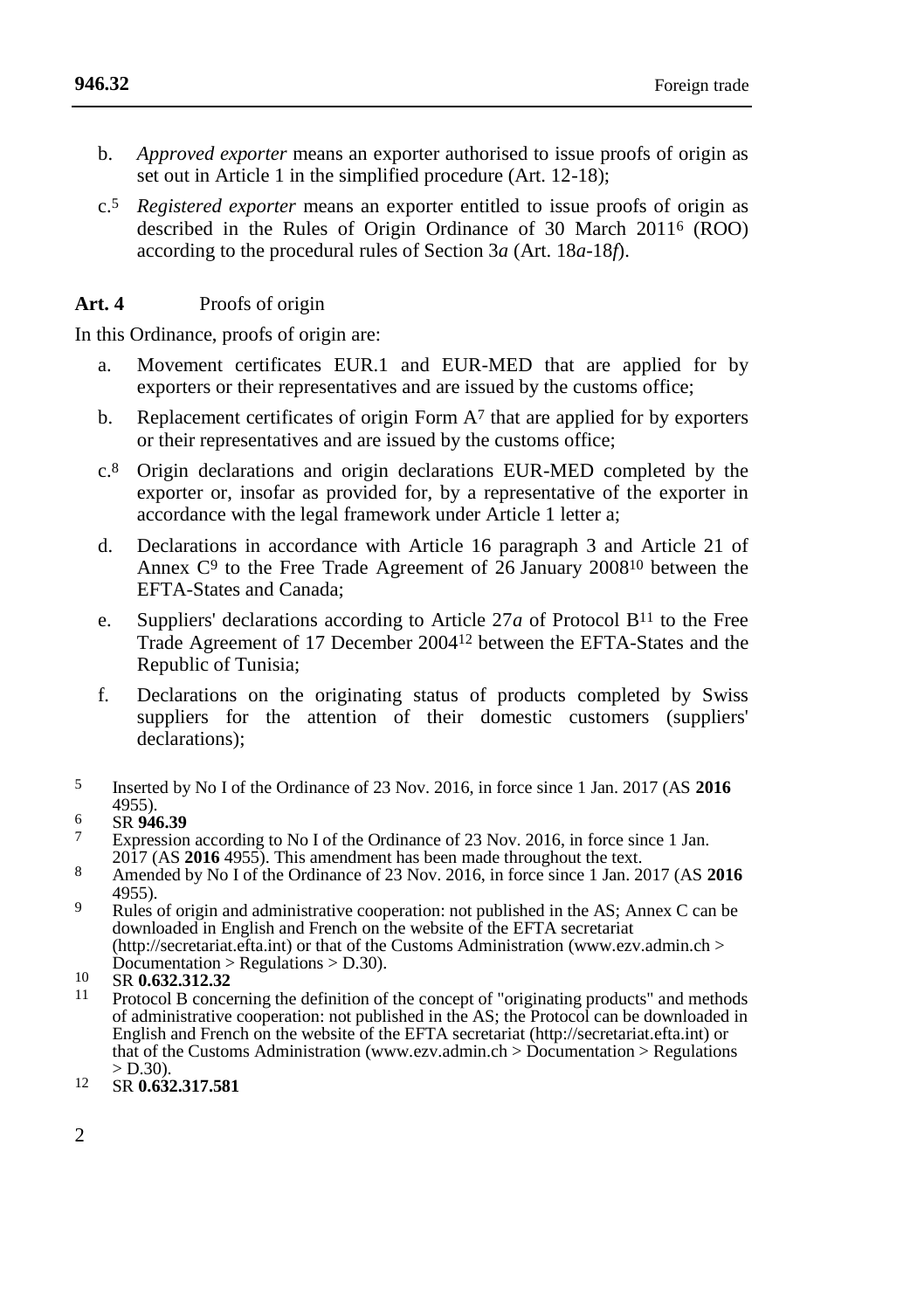g.13 Statements on origin and replacement statements on origin made out by registered exporters in accordance with the ROO14.

#### **Art. 5** Duties

1 Anyone requesting or completing a proof of origin or instructing a third party to do so must:

- a. be in possession of the necessary records and be able to prove their accuracy; and
- b.15 keep supporting documents concerning the information contained in proofs of origin for three years; this is without prejudice to longer record-keeping periods pursuant to the legal framework set out in Article 1.

2 Anyone requesting or completing a proof of origin or instructing a third party to do so who later discovers that the proof of origin was issued wrongly must report this to the Federal Customs Administration (FCA).

1bis The record-keeping periods for supporting documents concerning the information contained in proofs of origin apply also for supporting documents concerning the information on suppliers' declarations as described in Article 4 letter f 16

# **Section 2: Procedure**

Art. 6 **Issuance of a movement certificate or replacement certificate of** origin Form A

1 Anyone requiring a movement certificate or replacement certificate of origin Form A has to apply for it at the competent customs office.

2 If the prerequisites are met, the customs office issues the movement certificate or replacement certificate of origin Form A.

3 Exporters can submit their applications for the issuance of a movement certificate to the competent district directorate of customs or chamber of commerce for preliminary review. If the prerequisites are met, the competent body endorses the application.

#### **Art. 7** Verification

1 FCA handles the requests for subsequent verification of proofs of origin of importing country authorities according to the legal framework set out in Article 1.

- Amended by No I of the Ordinance of 7 March 2014, in force since 1 April 2014 (AS **2014** 713).
- 16 Inserted by No I of the Ordinance of 7 March 2014, in force since 1 April 2014 (AS **2014**  713).

<sup>13</sup> Inserted by No I of the Ordinance of 23 Nov. 2016, in force since 1 Jan. 2017 (AS **2016**  4955).

<sup>14</sup> SR **946.39**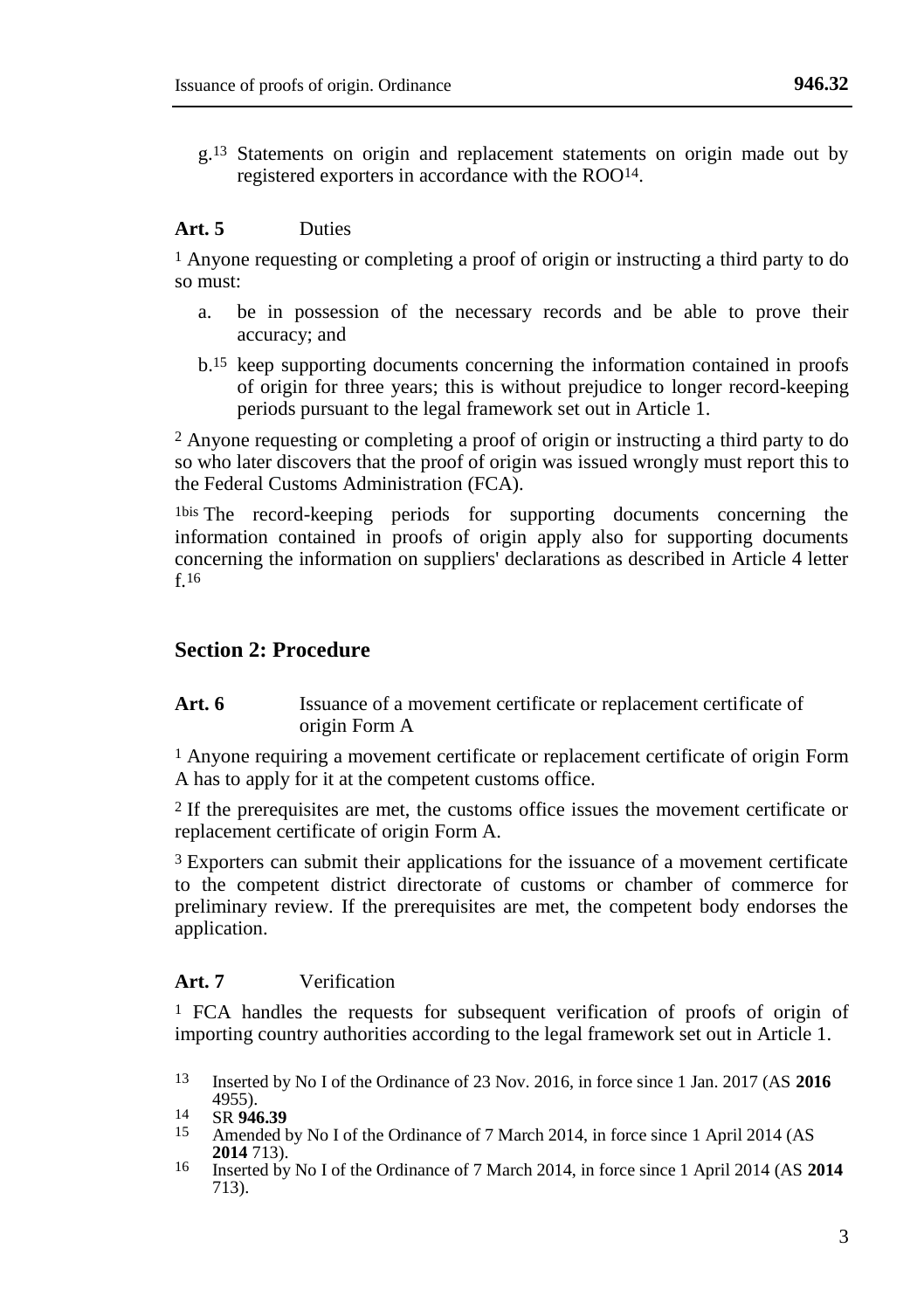2 It can check the accuracy of proofs of origin at its own initiative.

#### **Art. 8** Information and inspections

Insofar as it is necessary to clarify the origin situation, the FCA can do the following in the case of persons applying or completing a proof of origin, or instruct a third party to do so:

- a. ask for information;
- b. access the books, business papers, records and documents on production processes; and
- c. carry out an onsite inspection at any time without prior notice.

### Art. 9 Responsibility and duties of chambers of commerce

1 The bodies, employees and parties mandated by the chambers of commerce are subject to the provisions on criminal and financial liability and the confidentiality of federal employees as provided for in Article 4 paragraph 3 of the Federal Act of 25 June 1982 on International Trade Measures.

2 The chambers of commerce must remove from office persons who have committed a criminal offence as defined in this Ordinance wilfully or repeatedly through negligence as bodies, employees or mandated parties.

3 If the chambers of commerce detect or have grounds to suspect a violation of this Ordinance, they must immediately notify the competent district directorate of customs.

# **Art. 10** FCA tasks

<sup>1</sup> The Directorate General of Customs supervises the chambers of commerce with respect to their activity under this Ordinance.

2 It issues directives on applying for and completing proofs of origin.

3 The district directorate of customs monitors the completing of proofs of origin by approved exporters.

4 The FCA can help exporters acquire the necessary knowledge for approved exporters.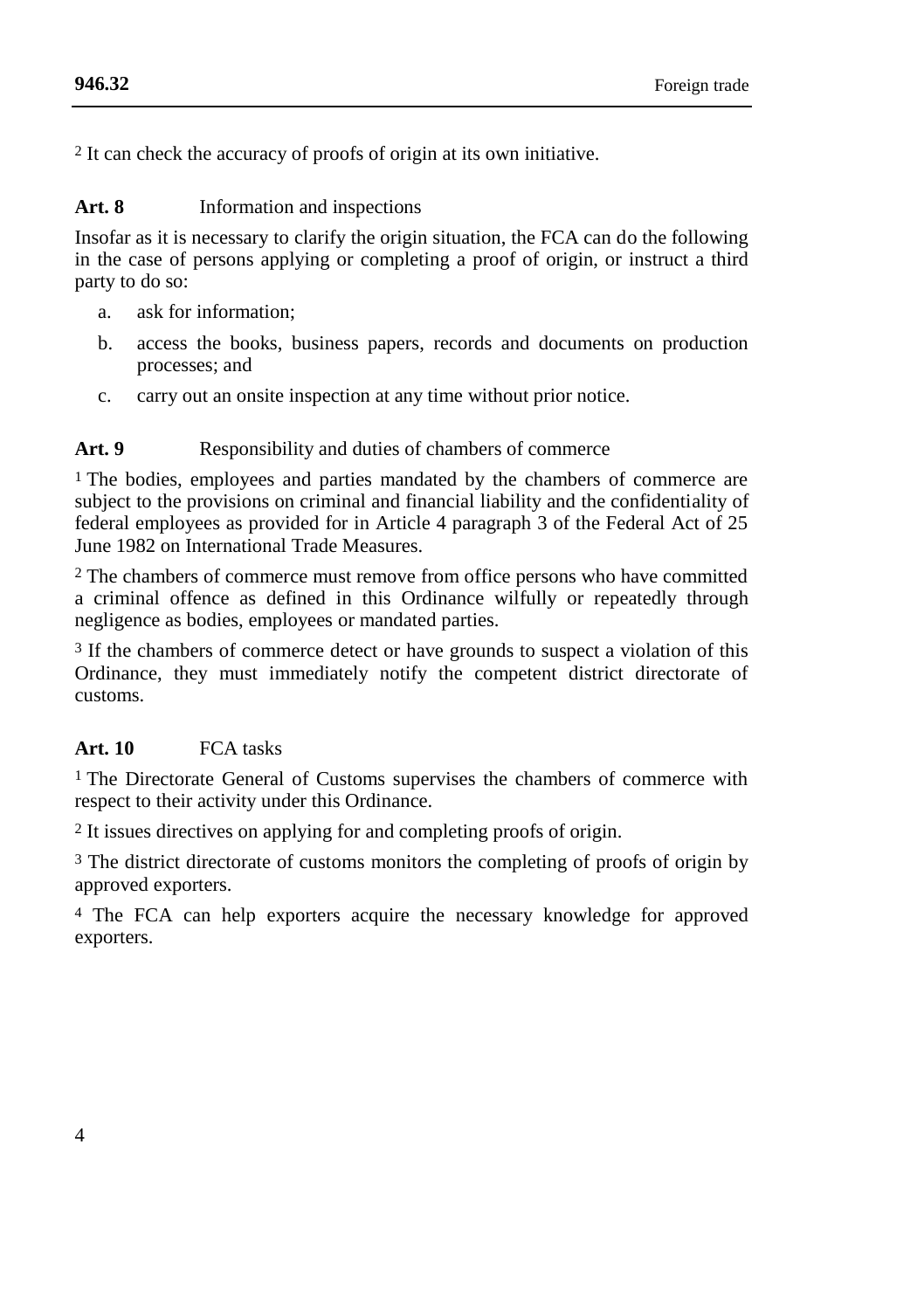# **Art. 11** Fees

<sup>1</sup> The fees of the FCA are based on the Ordinance of 4 April 2007<sup>17</sup> on Federal Customs Administration Charges.

2 The chambers of commerce charge fees in accordance with the Ordinance of 4 April 2007 on Federal Customs Administration Charges for services within the framework of implementing this Ordinance. The fees go to the chambers of commerce.

# **Section 3: Simplified Procedure for Approved Exporters**

# **Art. 12** Authorisation

Anyone wishing to complete proofs of origin as an approved exporter requires an authorisation from the FCA.

# **Art. 13** Prerequisites

In order to obtain an authorisation in accordance with Article 12 exporters have to fulfil the following prerequisites:

- a. Regular transport or ordering to do so of goods for which a proof of origin can be issued out of the customs territory.
- b. Listed in the Swiss commercial register or in the Liechtenstein public register.
- c. Dispose over sufficiently qualified staff and designate the individuals responsible from a technical and organisational viewpoint.
- d. Provide guarantee that proofs of origin will be correctly issued.
- e. Be able to demonstrate that the exported goods have the characteristics of an originating product.

# **Art. 14** Granting of authorisation

<sup>1</sup> The district directorate of customs checks whether the prerequisites set out in Article 13 are fulfilled.

2 If necessary, it can:

- a. require further documents and information;
- b. check proofs of origin;
- c. check the exporter's organisation and business activity onsite.

3 It takes into consideration whether the exporter did any of the following in the three years prior to filing the application:

- a. infringe this Ordinance;
- 17 SR **631.035**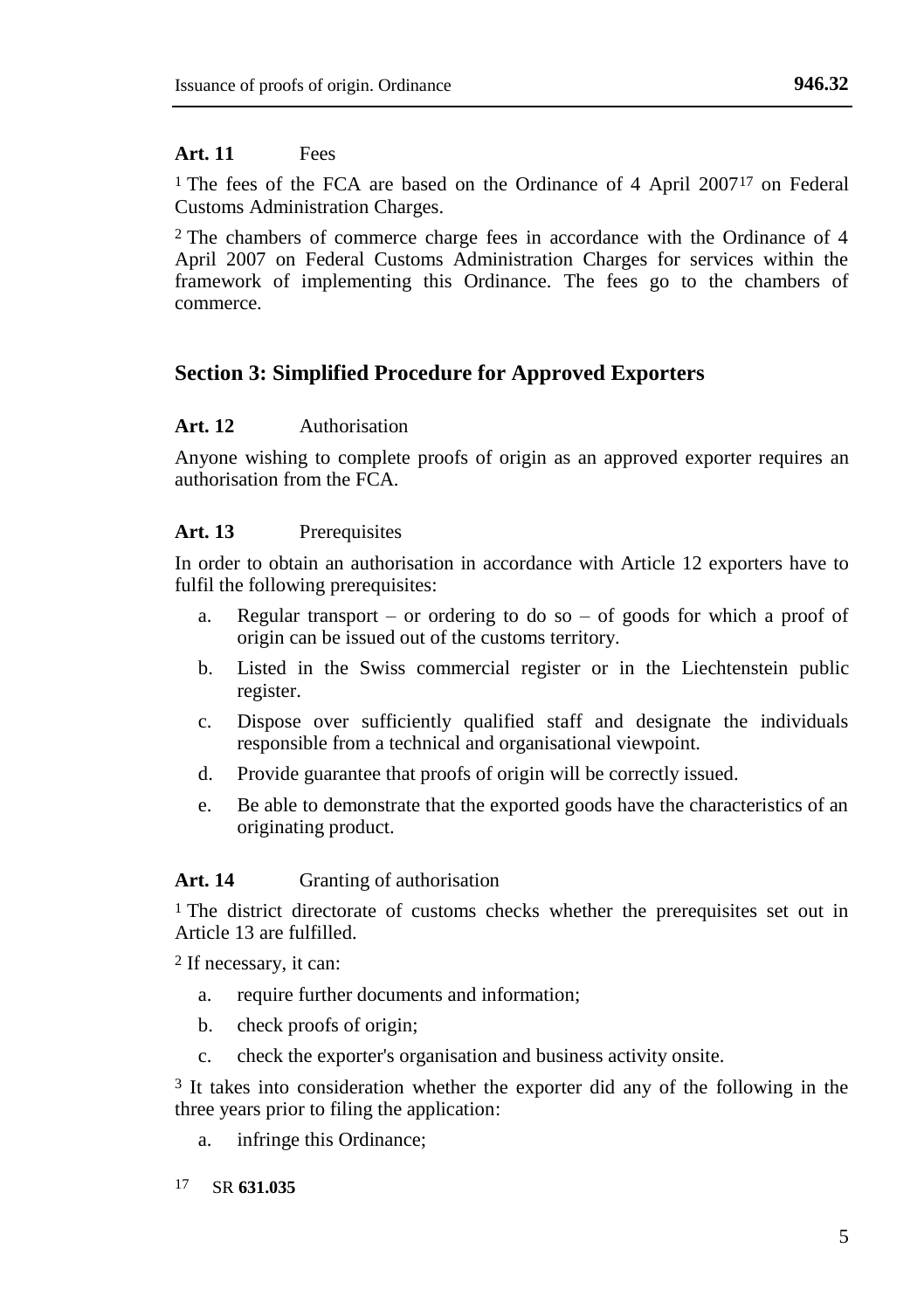b. seriously or repeatedly violate federal law, insofar as its implementation is incumbent on the FCA.

4 If an exporter fulfils the prerequisites set out in Article 13, the district directorate of customs grants unlimited authorisation to complete proofs of origin as approved exporter and assigns an authorisation number. The authorisation is free of charge.

5 The district directorate of customs can subject the authorisation to conditions and stipulations.

 $6$  It can:

- a. grant authorisation for all branches of the approved exporter;
- b. restrict the authorisation to individual branches of the approved exporter.

7 It makes authorisation decisions no later than 60 days after receiving the full documentation<sup>18</sup>

# **Art. 15** Rejection of authorisation

If an exporter does not fulfil the prerequisites for the granting of an authorisation, the district directorate of customs notifies it - upon request - by means of a ruling.

# Art. 16 Rights of approved exporters

Approved exporters can complete origin declarations in accordance with the legal framework set out in Article 1. They do not have to sign them, but they are responsible in any case for the accuracy of the origin declarations made out.

# **Art. 17** Duties of approved exporters

The duties of approved exporters are as follows:

- a. To ensure the prerequisites under Article 13 remain fulfilled.
- b. To make sure the responsible persons described in Article 13 letter c have the necessary knowledge and regularly engage in continuing professional development.
- c. To cooperate with FCA checks, particularly by:
	- 1. granting access to production processes;
	- 2. disclosing processes;
	- 3. preparing and releasing business documents and records;
- 18 Amended by No I 8 of the Ordinance of 6 June 2014 on Official Processing Times for Matters within the Jurisdiction of the Federal Customs Administration, in force since 1 Sep. 2014 (AS **2014** 2051).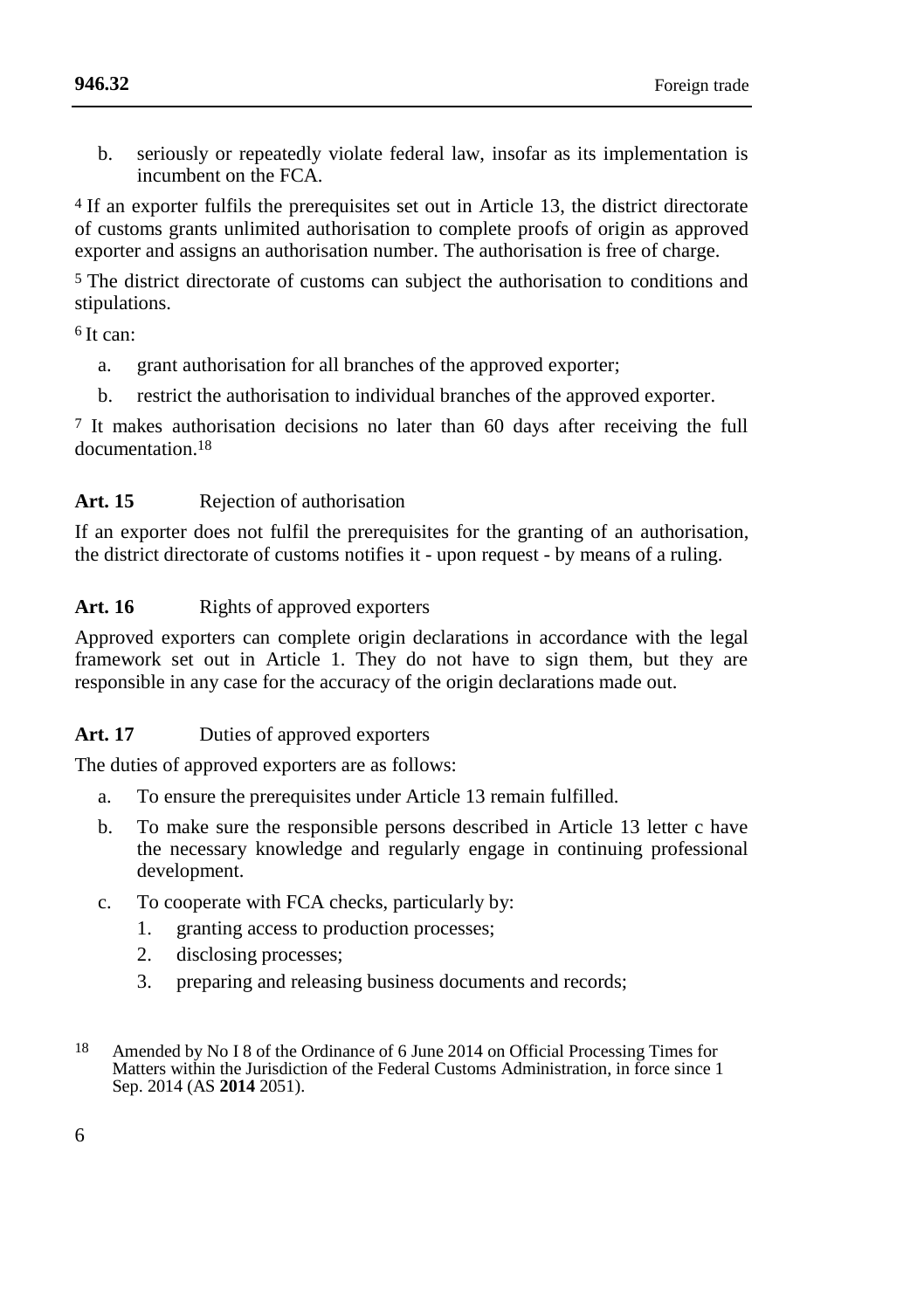- 4. providing information;
- 5. in the case of extensive checks electronically supplying the necessary data in the format required by the FCA.
- d. They support the FCA in the preparation of a risk analysis by supplying the necessary information.
- e. They follow the FCA directives and take the measures required.
- f. They immediately notify the district directorate of customs of the following:
	- 1. changes to the prerequisites under Article 13;
	- 2. information that could be of significance for the FCA for implementing this Ordinance.

#### **Art. 18** Withdrawal of authorisation

<sup>1</sup> The district directorate of customs withdraws the authorisation from approved exporters who:

- a. no longer fulfil the prerequisites under Article 13;
- b. violate a duty under Article 17; or
- c. do not comply with FCA conditions and stipulations.

2 Before the planned withdrawal of the authorisation, approved exporters can be given an appropriate timeframe to enable them to take the measures needed to fulfil the prerequisites under Article 13 again, as well as to be able to comply with the duties, conditions and stipulations.

3 The district directorate of customs can withdraw the authorisation if authorised exporters repeatedly violate federal law, insofar as its implementation is incumbent on the  $FCA$ .

## **Section 3***a***:** <sup>19</sup> **Procedure for Registered Exporters**

#### **Art. 18***a* Registration duty

Anyone who wishes to make out statements on origin as a registered exporter has to register with the FCA for that purpose.

#### Art. 18*b* Registration prerequisites

Exporters have to fulfil the following prerequisites to be registered in accordance with Article 18*a*:

- a. They are legal entities or natural persons headquartered or resident in the Swiss customs territory.
- 19 Inserted by No I of the Ordinance of 23 Nov. 2016, in force since 1 Jan. 2017 (AS **2016**  4955).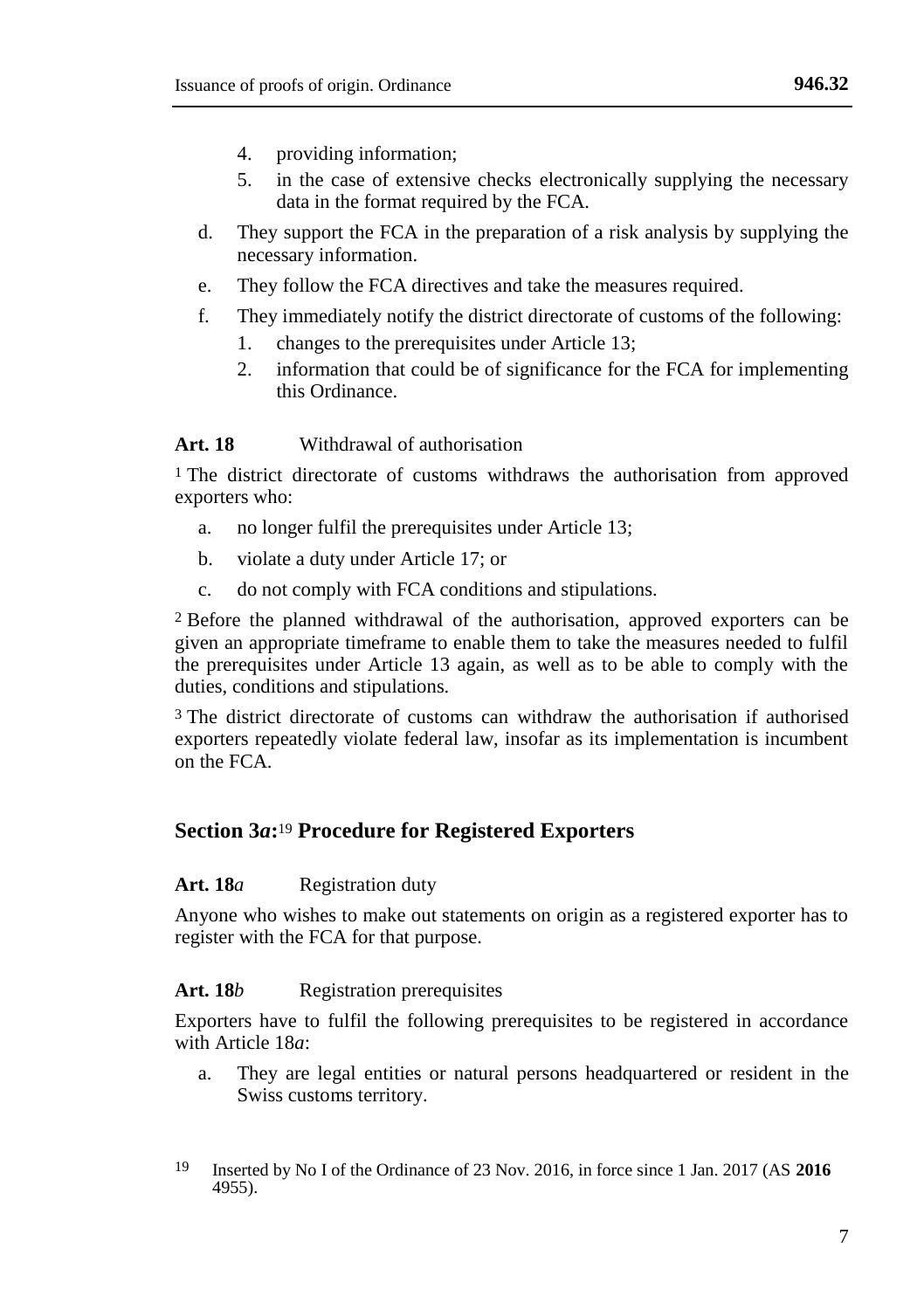- b. They are able to prove that the exported goods have the characteristics of an originating product.
- c. They consent to their data being transmitted to the states mentioned in Article 1 paragraph 2 of the ROO20.

#### **Art. 18***c* Review, decision, costs

<sup>1</sup> The district directorate of customs checks whether the prerequisites set out in Article 18*b* are fulfilled.

2 If necessary, it can:

- a. require further documents and information;
- b. check proofs of origin.

<sup>3</sup> It decides on registration no later than 60 days after receiving the full documentation.

4 If exporters do not fulfil the registration prerequisites, the district directorate of customs notifies them upon request by means of a ruling.

5 Registration is free of charge.

#### Art. 18*d* Rights of registered exporters

Registered exporters can complete statements on origin in accordance with the legal framework set out in the ROO<sup>21</sup>

#### Art. 18*e* Duties of registered exporters

The duties of registered exporters are as follows:

- a. To immediately notify the district directorate of customs of changes concerning the fulfilment of the prerequisites under Article 18*b*.
- b. To cooperate with FCA checks, particularly by:
	- 1. granting access to any production processes;
	- 2. disclosing processes;
	- 3. preparing and releasing business documents and records;
	- 4. providing information;
	- 5. in the case of extensive checks electronically supplying the necessary data in the format required by the FCA.
- c. They follow the FCA directives and take the measures required.
- 20 SR **946.39**
- SR 946.39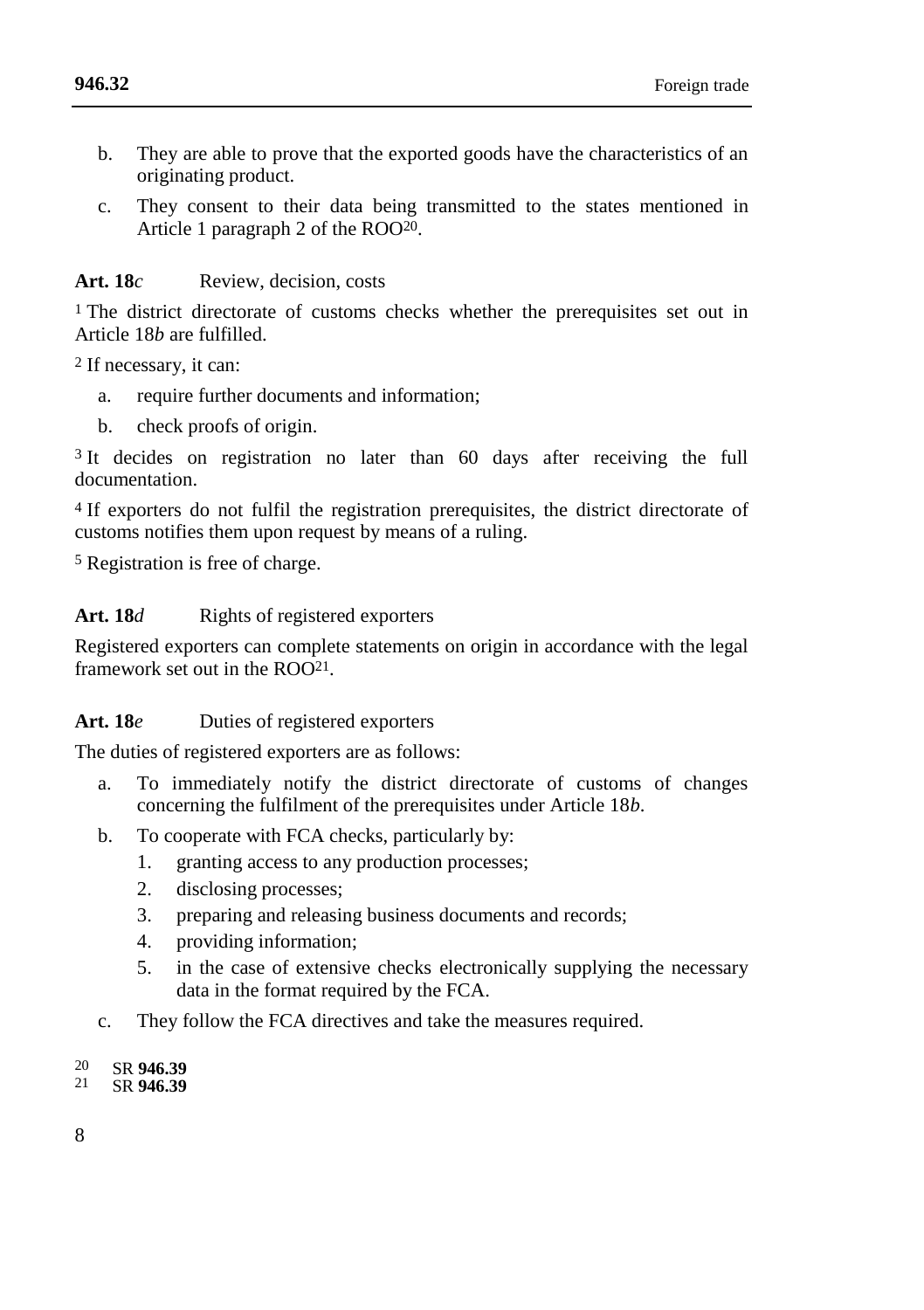#### Art. 18*f* Withdrawal of registration

1 The district directorate of customs withdraws the registration from registered exporters if they no longer fulfil the prerequisites under Article 18*b*.

2 Before the planned withdrawal of the registration, registered exporters can be given an appropriate timeframe to enable them to take the measures needed to fulfil the prerequisites under Article 18*b* again.

# **Section 4: Violations**

#### **Art. 19**

<sup>1</sup> A fine not exceeding CHF 40,000 will be imposed on anyone who wilfully:

- a. provides incorrect information, conceals significant facts or presents incorrect documents on significant facts in connection with issuing a movement certificate EUR.1, a movement certificate EUR-MED or a replacement certificate of origin Form A;
- b. requests, completes or uses incorrect proofs of origin or instructs to do so;
- $c<sup>22</sup>$  fails to fulfil the duty under Article 5 paragraph 1 letter b and paragraph 1<sup>bis</sup>;
- d. refuses the FCA the rights under Article 8;
- e. impedes, hinders or renders impossible the carrying out of a check or an onsite visit;
- f. wrongly endorses an application form in the preliminary review process as a body, employee or party mandated by a chamber of commerce.

2 If the offender in the cases set out in paragraph 1 letter a, b or c acts negligently, the fine is up to CHF 20,000.

3 Offences are prosecuted and adjudicated by the FCA in accordance with the Federal Act of 22 March 197423 on Administrative Criminal Law.

4 The limitation period for prosecution is governed by Article 11 paragraph 2 of the Federal Act of 22 March 1974 on Administrative Criminal Law.

# **Section 5: Final Provisions**

#### **Art. 20** Implementation

The FCA is charged with implementation.

<sup>22</sup> Amended by No I of the Ordinance of 7 March 2014, in force since 1 April 2014 (AS **2014** 713).

<sup>23</sup> SR **313.0**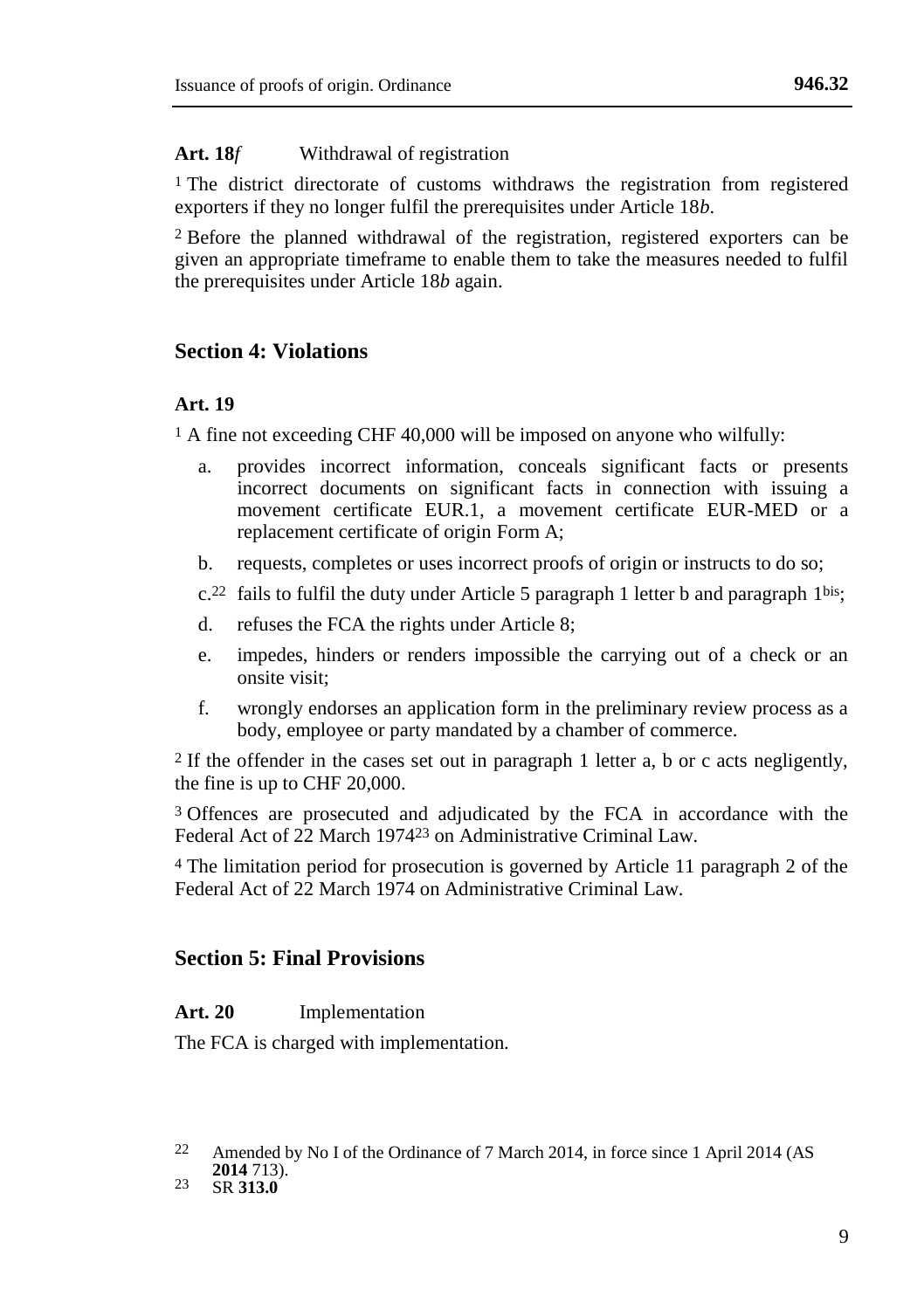## **[946.32](#page-0-0)**

Art. 21 Repeal and amendment of existing legislation

1 The Ordinance of 28 May 199724 on the Issue of Proofs of Origin is repealed.

2 Amendments to existing legislation are set out in the Annex.

# **Art. 22** Transitional provision

FCA authorisations to issue proofs of origin in the simplified procedure granted before this Ordinance's entry into force remain valid and are deemed to constitute authorisations in accordance with Article 12 of this Ordinance. If the district directorate of customs finds that an approved exporter does not fulfil the prerequisites set out in Article 13, it will set an appropriate deadline.

# **Art. 23** Entry into force

This Ordinance enters into force on 1 July 2012.

<sup>24</sup> [AS **1997** 1382, **2005** 2289 No II, **2006** 1079, **2007** 1469 Annex 4 No 21, **2008** 1833 Annex No 2]